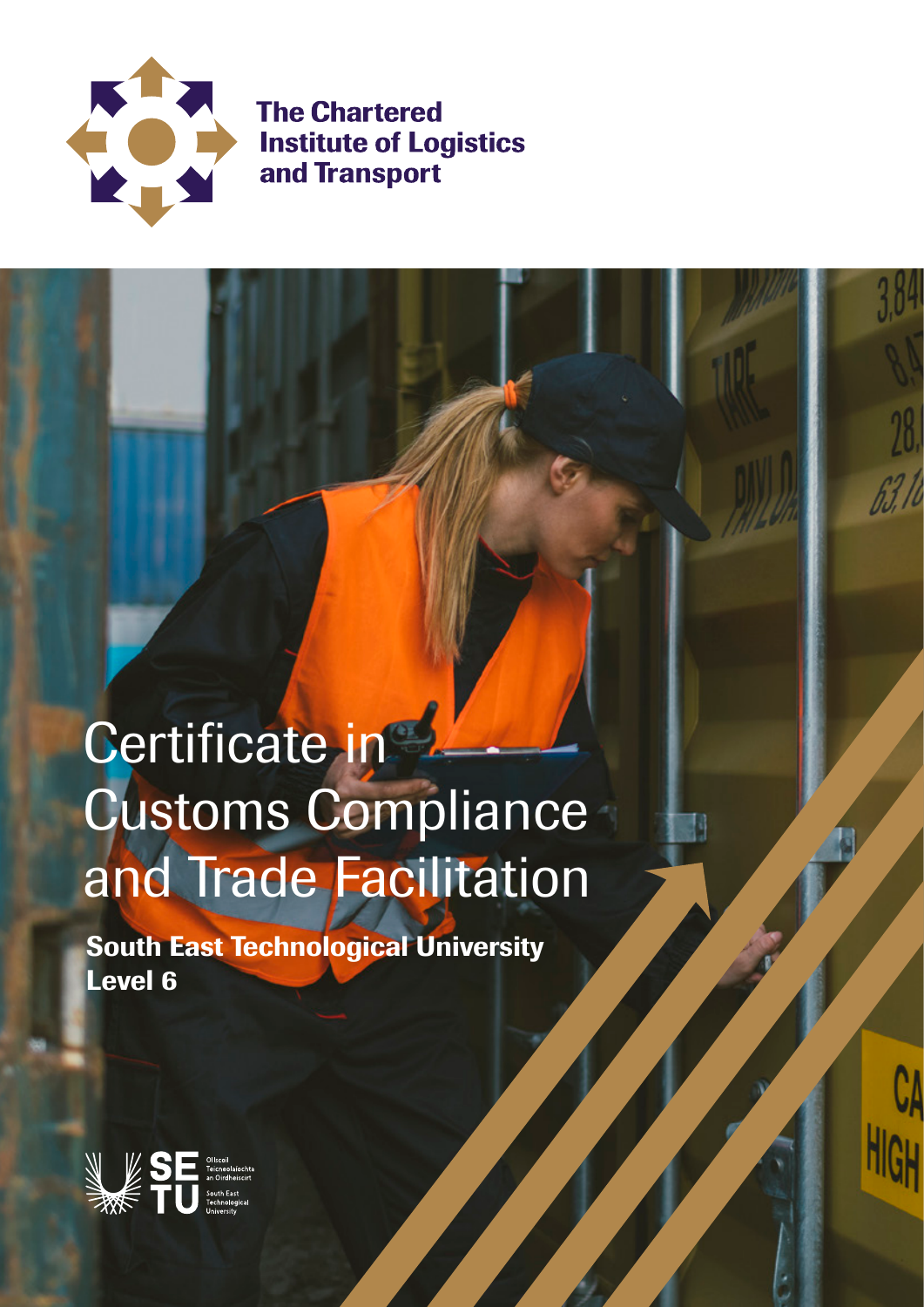# Certificate in Customs Compliance and Trade Facilitation

# Course Description:

The aim of the programme is to educate and upskill International businesses in the area of customs compliance and trade facilitation by Teaching candidates how to complete EU customs process simply and accurately, enabling goods to quickly transit EU and International customs borders.

The programme is targeted at indigenous and multinational businesses importing or exporting goods who need to upskill themselves to prepare for the new realities that have resulted from Brexit.

# What is Trade Facilitation?

Trade facilitation refers to a specific set of measures that streamline and simplify the technical and legal procedures for products entering or leaving a country to be traded internationally. As such trade facilitation covers the full spectrum of border procedures from the electronic exchange of data about a shipment to the simplification and harmonisation of trade documents to the possibility to appeal administrative decisions by border agencies.

In a globalised world where goods often cross borders many times as both intermediate and final products trade facilitation measures can help lower overall trade costs for businesses.

Trade facilitation also helps more – and smaller – businesses participate in trade. Addressing unnecessary costs related to trade procedures is essential for businesses to take full advantage of new market openings. This is especially true for sole traders and SMEs for which the costs of trading can be disproportionately large.

#### Revenue Recognised

The Union Customs Code Implementing Act states criteria for applicants for AEO status in relation to practical standards and professional qualification. The AEO or the person in charge of the AEO's customs matters must have either a minimum of 3 years proven practical experience in customs matters or successfully completed a recognised customs training programme.

This programme has been recognised by Revenue as meeting the criteria specified under Article 27(1) UCC IA. This programme will be accepted by Revenue Control Officers as an approved training programme when assessing an applicant for AEO status.

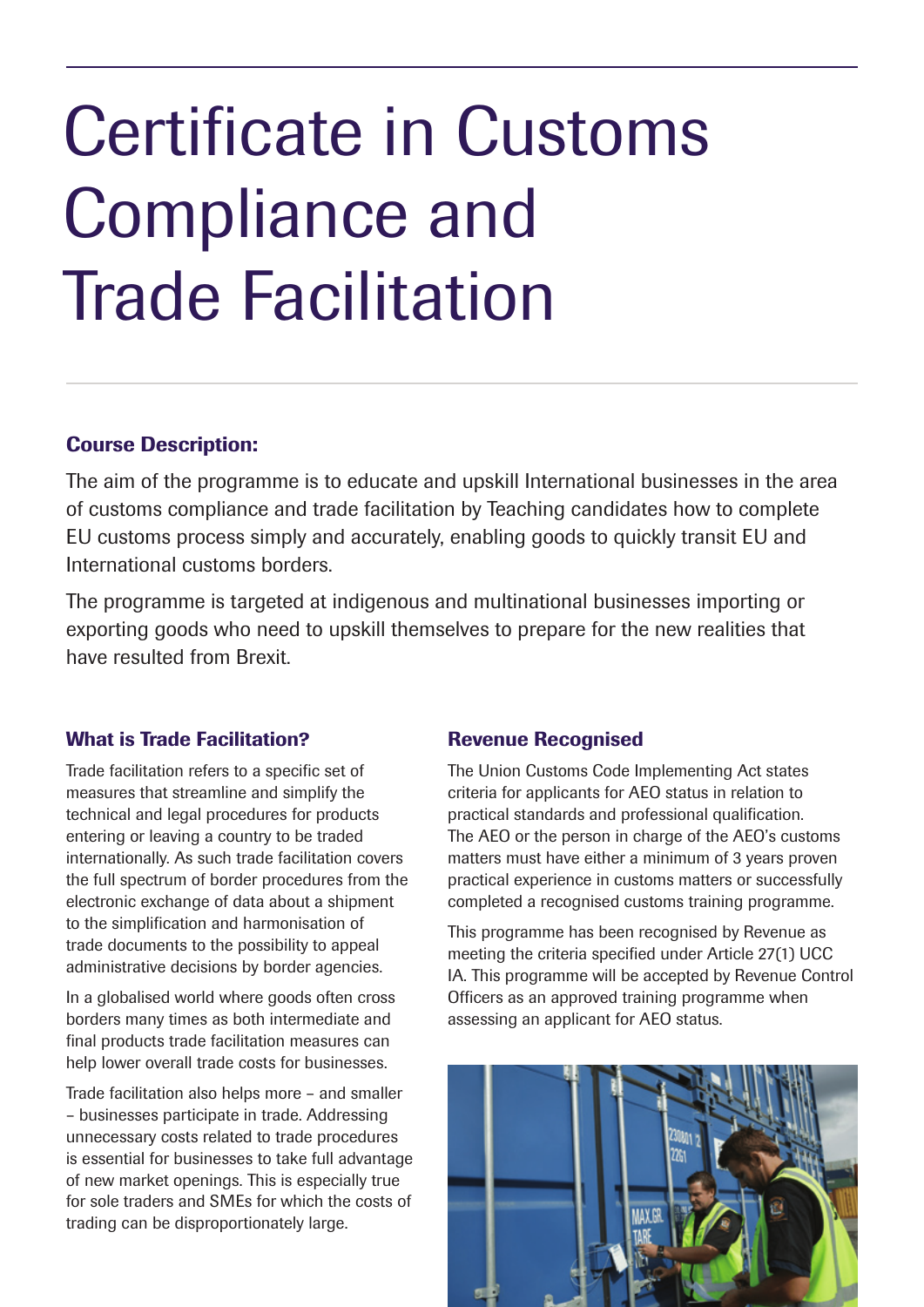# Learning Outcomes:

#### At the end of the programme you will be able to:

- › Demonstrate an understanding of Customs Compliance and Trade Facilitation processes and the legislation (Union Customs Code) and governing bodies that underpin these. Understand traders' obligations under valuation tariff classification rules of origin and risks associated.
- > Demonstrate knowledge of how to apply theories learnt to the industry sector nationally and internationally. How importing/exporting businesses can benefit from different Trade Facilitation measures and authorisations how it relates to supply chain operations.
- > Demonstrate ability to apply the content and theories learned in the real-life environment for industry supply chain operations for all third countries trading.
- › Demonstrate how customs-to-business partnership works and compliance obligations of same. Demonstrate knowledge of traders' responsibility.
- > Apply knowledge and skills learnt to practice through real life case studies
- › Describe the practical trade facilitation measures that underpin global customs authorities operating regimes.

# A trade facilitation measure:

The Authorised Economic Operator (AEO) scheme is one trade facilitation measure. It gives approved businesses special status to allow their goods to pass through customs as quickly as possible. It is an internationallyrecognised mark of quality that gives businesses 'trusted trader' status.

#### As an AEO you could benefit from:

- › Recognition worldwide as safe secure and compliant business partners in international trade
- > Lower risk scores in risk analysis systems when profiling
- > Priority treatment if physical controls are conducted
- › Mutual recognition of AEO programmes under Joint Customs Cooperation Agreements which could result in faster movement of goods through third country borders
- › Reduced data sets for entry and exit summary declarations (this only applies to AEO safety and security)
- > Easier access to simplified procedures
- › Reduction or waiver of comprehensive guarantees.

# Course Content:

#### Module 1: Customs Compliance:

- > Introduction to customs: Global & EU customs in supply chain
- > Union Customs Code (UCC)
- › Customs Valuation
- > Rules of Origin
- > Tariff Classification
- › VAT & Excise
- › Special Procedures
- › Transit.

#### Module 2: Risk and Trade Facilitation

- › Risk Analysis
- › Customs debt
- › Customs decisions and custom IT systems
- › AEO
- › Incoterms 2020
- › Customs Guarantees
- › Customs Procedures and declarations
- › Customs Entry and Export
- › Customs Status of goods
- › WTO and trade facilitation agreements
- > Other trade facilitation measures.

# Course Format:

#### Courses may be delivered via a number of methods including:

- > 10 x half-day virtual delivery (mid-week) via Blackboard Collaborate
- › All course materials will be available online via the Blackboard e-learning platform.
- **> Duration:** 39 tuition hours plus independent learning.



**The Chartered Institute of Logistics** and Transport